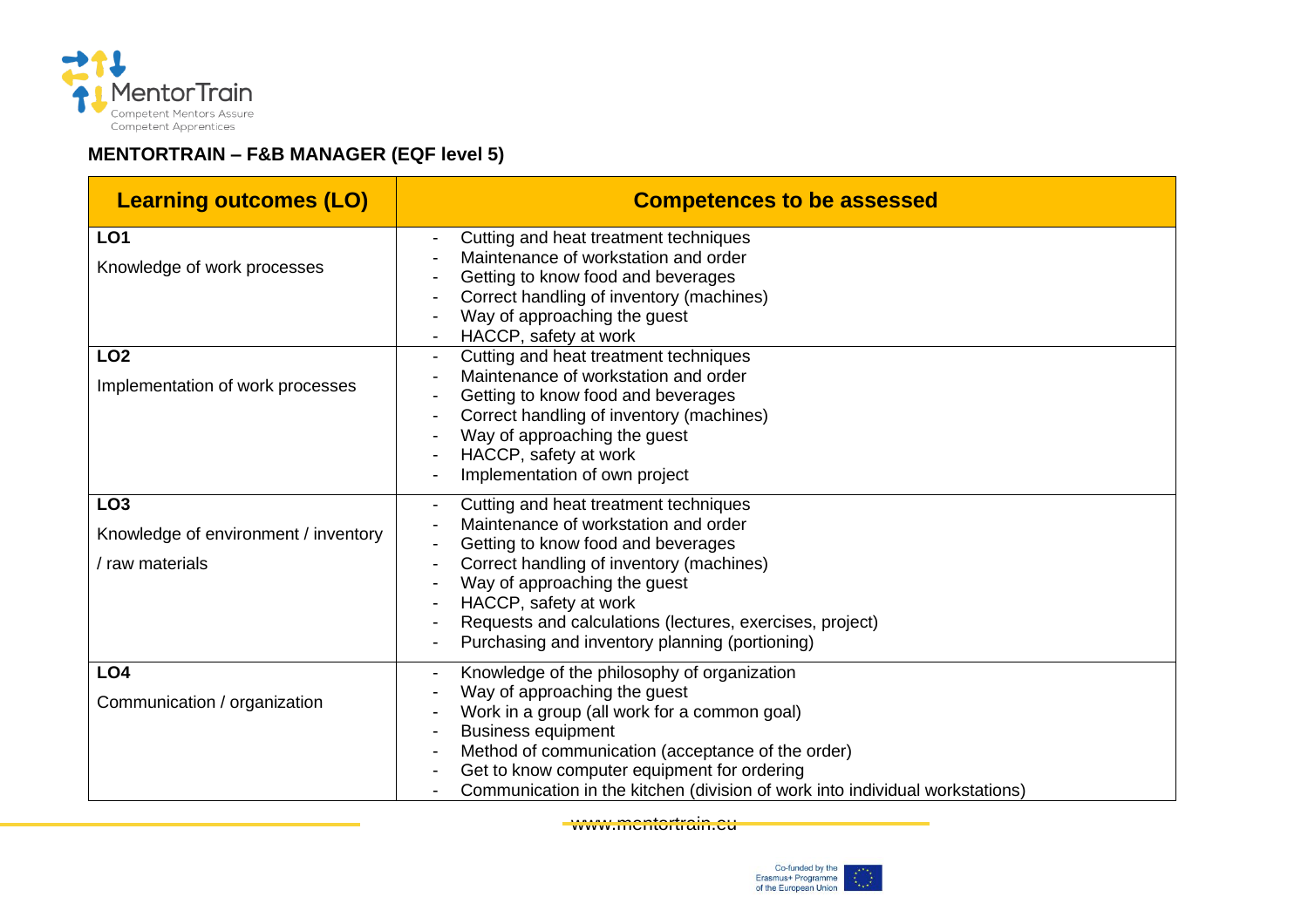

| LO <sub>5</sub><br>Understanding the pallet of flavours<br>(student's creative skip) | Resolving conflict situations<br>Conflict situations when working with guests (simulation at exercises)<br>Hierarchy<br>Guided tasting of food and beverages<br><b>Theoretical lectures</b><br>Exercises in the laboratory<br>Trying during the cooking processes itself<br>Reading stock literature<br>Professional workshops                                                                        |
|--------------------------------------------------------------------------------------|-------------------------------------------------------------------------------------------------------------------------------------------------------------------------------------------------------------------------------------------------------------------------------------------------------------------------------------------------------------------------------------------------------|
| LO <sub>6</sub><br>Hazards at work                                                   | Professional training (safety at work)<br>Extinguishing - fire safety<br>Lecture: concrete cases regarding specific spaces and specific hazards<br>On-state warning for operational hazards (page and cook specially)<br>Presentation of the solution of the disputed / dangerous situation (spill, spill, burning<br>surfaces, ()<br>Rescue in the case of cuts, burns,<br>Solving stress situations |
| LO7<br>Understanding the system hierarchy                                            | Lectures<br>Graphic views for different systems<br>Explanation of individual responsibilities regarding the hierarchy<br>Basic respect (smart border between authority and friendly)                                                                                                                                                                                                                  |
| LO <sub>8</sub><br>Group work / system                                               | Basics of communication<br>Hierarchy description<br>Exercises<br>Division of tasks<br>Method of approach (hierarchy)<br>Leadership                                                                                                                                                                                                                                                                    |
| LO <sub>9</sub><br>Rationality                                                       | Responsible use of foods<br>Purchasing and inventory planning (portioning)                                                                                                                                                                                                                                                                                                                            |